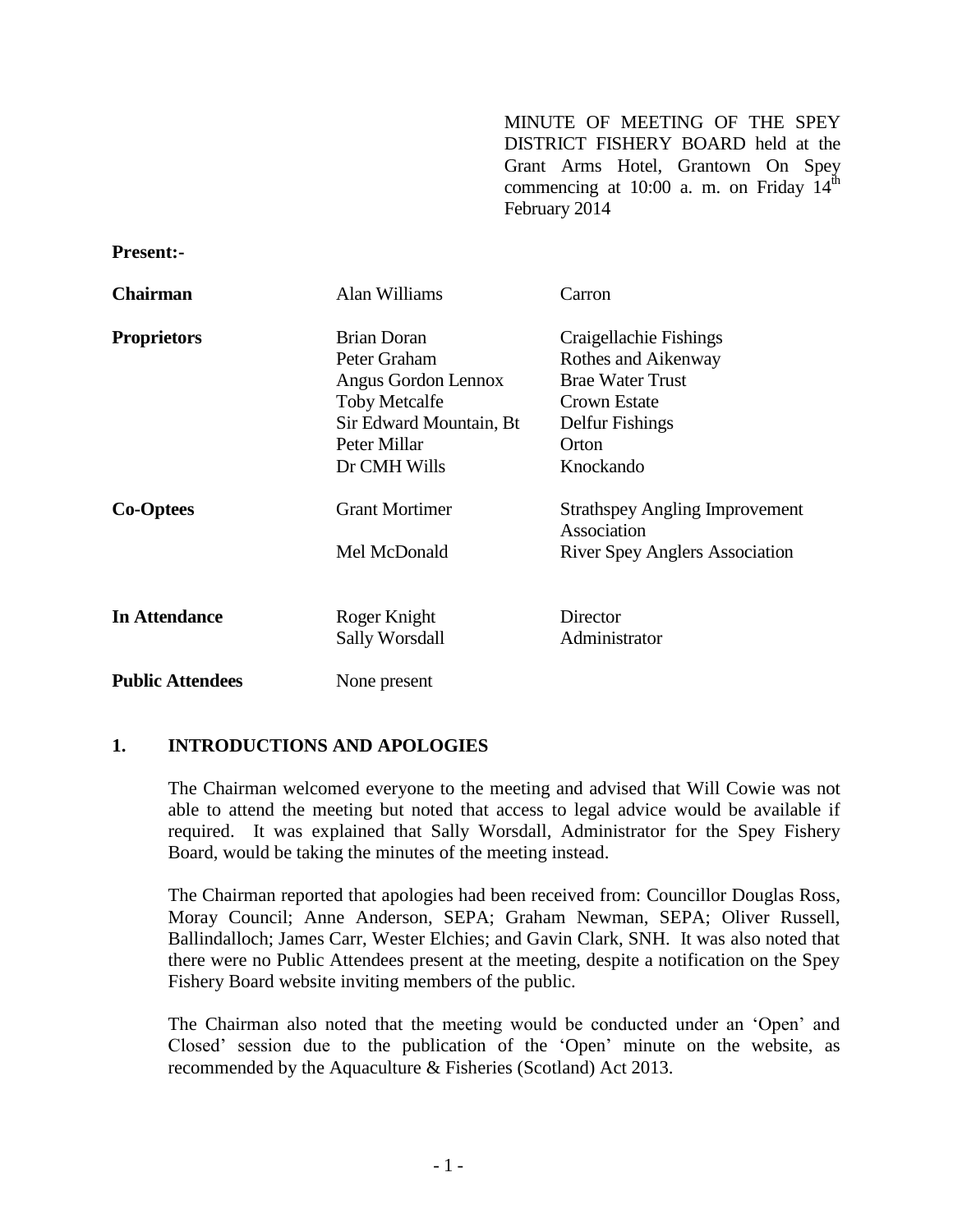### **2. MINUTES OF PREVIOUS MEETING**

2.1 The Minute of Meeting held on  $5<sup>th</sup>$  December, 2013 was considered.

There were no comments as to accuracy and the Minute was approved.

### **3. MATTERS ARISING FROM PREVIOUS MINUTES**

#### 3.2 **Publication of Minutes**

It was noted that an abbreviated version of the Minute of the Board's meeting in September 2013 was still to go onto the website. The Director also reported that the Publicity Minutes would also be published on the website.

### 4.1 **Declaration of Interests**

The Director had circulated a form to all Board Members prior to the December Board Meeting to complete and return regarding the Declaration of Members' Interests. It was recommended that interests be published on the website to declare interest in activities in which their firms had involvement. The Director noted that there were still some Declarations outstanding and that these would be pursued.

# 5.4 **Dipple Well Field**

Following the suggestion by Scottish Water that in their view the Board should request the additional water when the flow at Boat O'Brig dropped below 19.5 m<sup>3</sup>, as per the terms of the agreement, the Director reported that the letter to Scottish Water has yet to be issued but that this would be pursued as a matter of urgency.

#### 3.1 **Allt Yairrack Landslip**

The Director reported that he had received responses from both Scottish  $\&$ Southern Energy and Rio Tinto Alcan with regards to the possibility of damage to water quality as a result of the peat slide.

# **4. DIRECTOR'S REPORT TO OPEN MEETING**

The report given to the open meeting was as appended to the Minute. The Director introduced the 2013 Annual Report as a prequel to the Annual General Meeting and highlighted the following:-

4.1 **2013 Annual Report 2013 Aquaculture & Fisheries (Scotland) Act**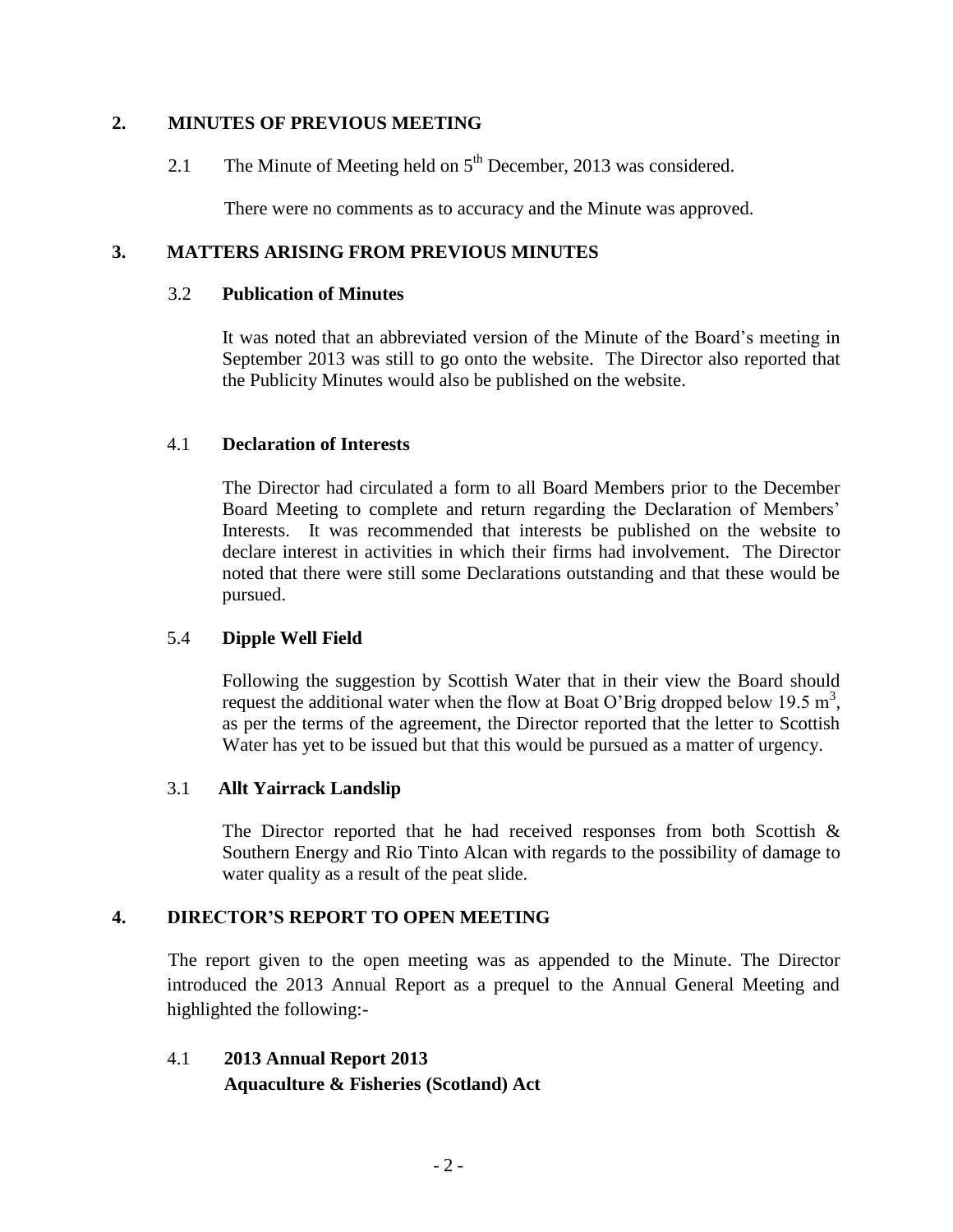The Director noted that there is a briefing on the Act, which came into force on 16<sup>th</sup> September 2013 with new provisions to enhance openness and transparency, including the following:

- Annual Report and Audited Accounts
- Public Meetings
- Complaints Procedure
- Declarations of Financial Interests

Other provisions within the Act, include carcass taggings, collections of samples for genetic analysis and changes to annual close times etc.

# 4.1.1 **Water Abstraction**

An update on the situation with Rio Tinto had been included within the report, together with a section on the Scottish and Southern Energy's Tummel CAR Licence and the proposals to vary it. The Director had been asked to produce a short simple summary for all parties to better understand the issues and this formed the basis of this section of the Annual Report.

# 4.1.2 **Salmon & Grilse**

The declared catch for 2013 Salmon and Grilse was 5,780 and the release rate for the conservation policy was 88% for the season, compared with 85% for 2012. The Director also reported that a graph has been produced which shows the catches from 1952 to the present day, as well as catches by River Reach.

# 4.1.3 **Sea Trout Rod Catches**

The declared catch for the season for Sea Trout was 1,194 and the release rate for the conservation policy was 76%, compared to 73% in 2012.

# 4.1.4 **Habitat Management & Spey Catchment Initiative**

The Director reported that the Annual Report shows a summary of the before and after restoration work completed on the Allt Mor (Achnahannet burn).

# 4.1.5 **Stocking Policies**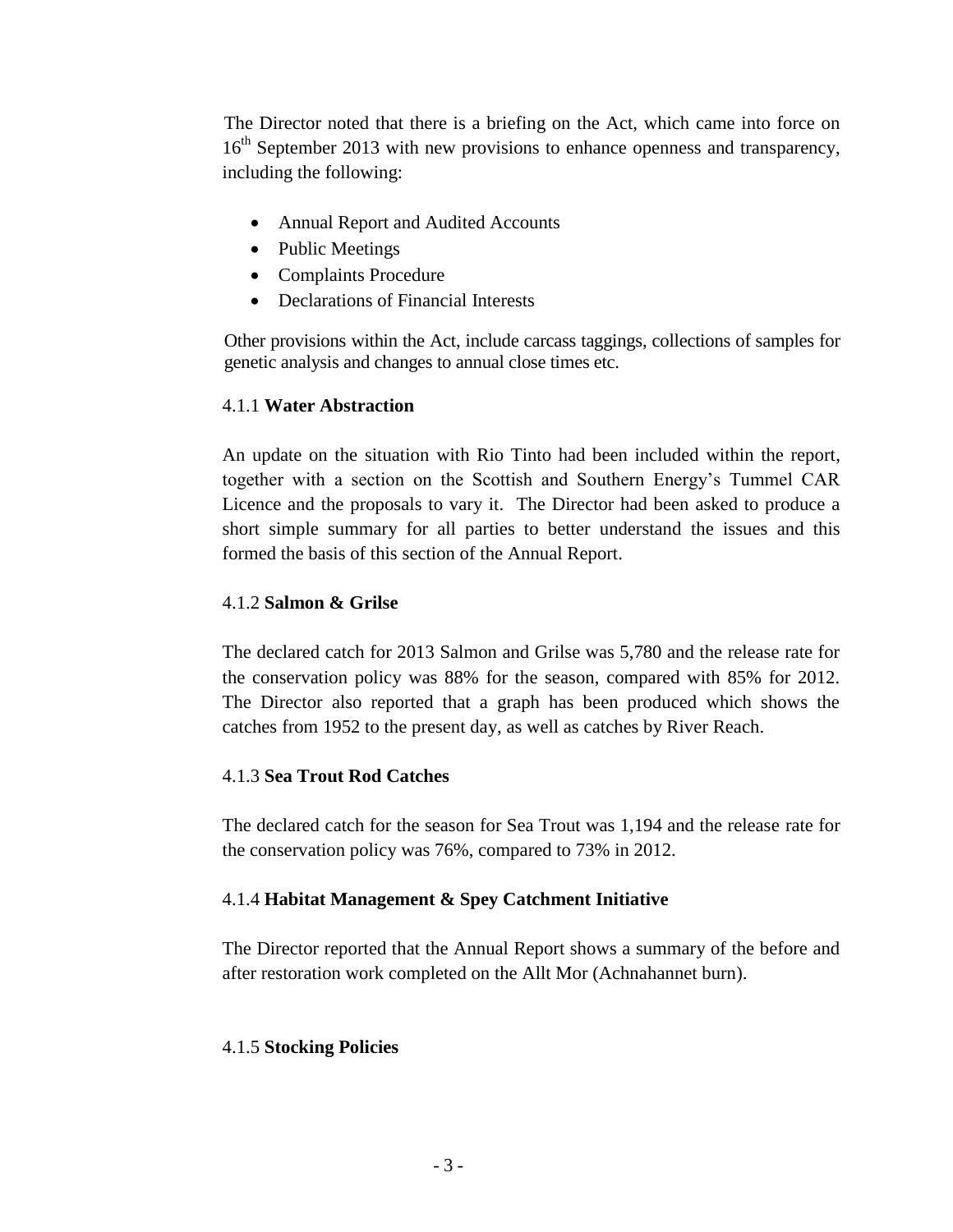The Director noted that the Annual Report includes a detailed explanation of the four generally accepted reasons for stocking:

- Reintroduction
- Restoration
- Enhancement
- Mitigation

The Stocking Programme (planting out) during 2013, as well as the fin clipping project which has been conducted for monitoring purposes and involving ghillies and proprietors, was also included in the Annual Report.

# 4.1.6 **Other Annual Report Issues**

The Director reported that there are summaries included in the Annual Report on the following:

- An update on the Genetic Analysis Project.
- Updates on Predator Control, Fishery Protection, administration and staffing.
- An extensive Spey Foundation Report, including reports and analysis of our Juvenile Monitoring and Smolt Trap Projects.
- Publicity.
- Finance, with Income and Expenditure and Balance Sheets for both the Board and the Spey Foundation. These incorporated notes to advise that these are draft and subject to approval at the Annual General Meetings, after which they will be published on the Spey Fishery Board website.

# 4.2 **Water Abstraction**

# 4.2.1 **Rio Tinto Alcan**

Following meetings with Rio Tinto Alcan last November, the Director had sent them copies of the Broodstock Licence applications and Appropriate Assessments,together with extracts of minutes of meetings of the Spey Foundation Committee where they related to our Stocking Policies.

A response was received on  $24<sup>th</sup>$  January and the Director noted that a further discussion, regarding this letter from Rio Tinto Alcan, would be held at the Closed Meeting, following the Open Meeting.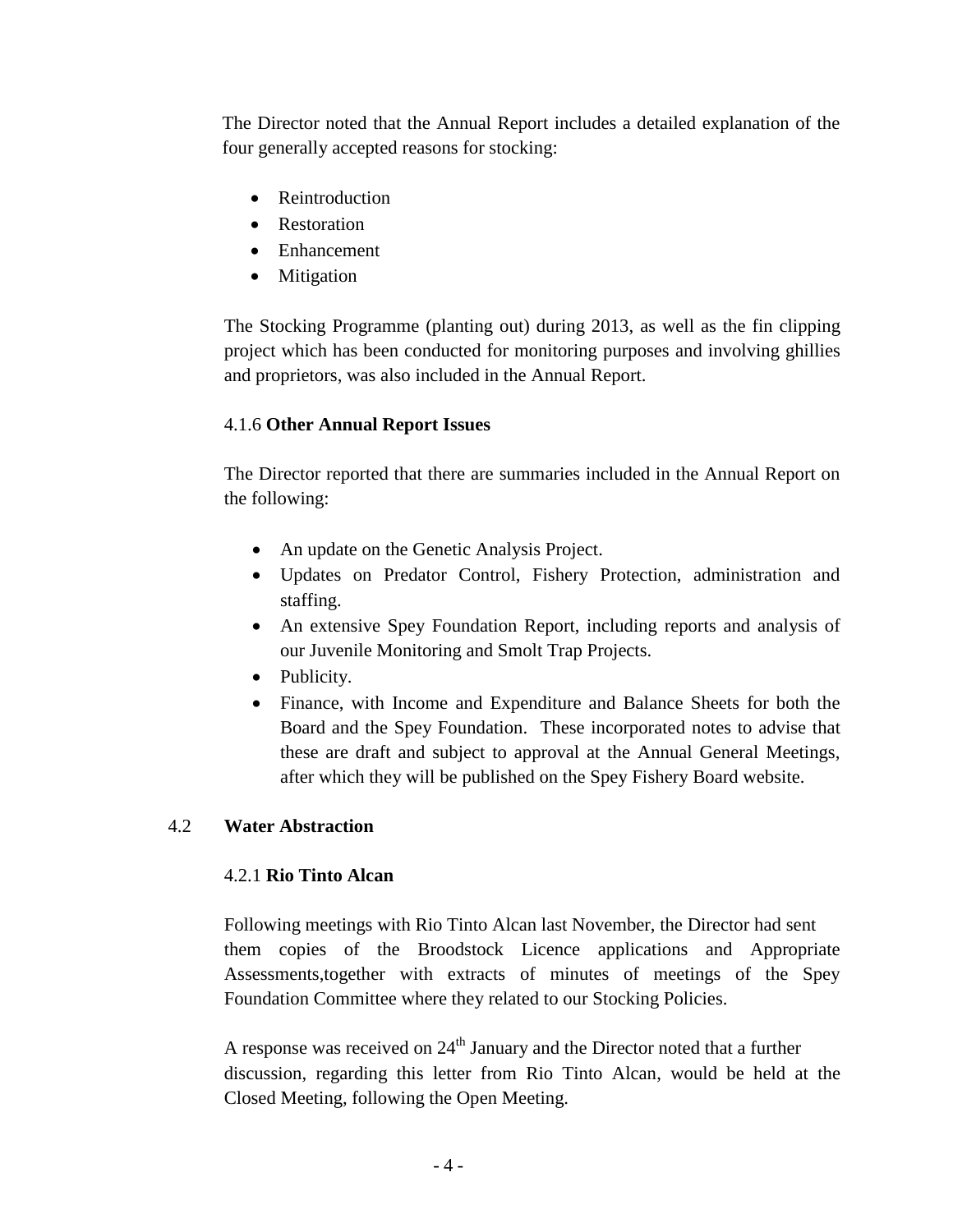#### 4.3 **Scottish & Southern Energy**

The Director reported that the Scottish Environment Protection Agency (SEPA) had requested a meeting for  $26<sup>th</sup>$  February to outline their draft decisions on Scottish & Southern Energy's proposals to vary the Tummel CAR Licence Scheme. A regulatory decision is likely to follow the meetings, held by SEPA with the Spey Fishery Board, the Tay Board and Scottish & Southern Energy, by the issue of a 21-day notice which could fall into middle or late March. For those who have made a valid representation, such as the Spey Fishery Board, and who felt it had not been adequately addressed, may call the issue into Ministers. If there is a call-in to Ministers, the 21-day clock would cease. If Ministers subsequently decide that the process should proceed and that SEPA's proposals are valid, the licence variation would be made. At that point Scottish  $&$  Southern Energy would then have the opportunity to appeal, but the variation would take effect whilst that appeal is considered. The Director also noted that the Board would need to decide how and whether to inform proprietors and the wider public.

### 4.4 **Ranunculus**

APEM had been contracted to conduct a literature review and scope an outline eco-toxicology project regarding Roundup Pro-Biactive and Topfilm. The draft report had aroused considerable comment and the report was finalised in January 2014. The Management Group which consists of the Rivers Dee, Don and Spey, together with SNH and SEPA are hoping to progress trials in the River Don (a non-SAC river) this year.

# 4.5 **Predator Control**

#### 4.5.1 **Sawbill Licence**

Scottish Natural Heritage issued the Moray Firth Licence for Sawbill Management on  $27<sup>th</sup>$  January, which is valid for the River Spey until  $31<sup>st</sup>$  May 2014. Concern was raised over the cormorant quota within the permit and it was felt that this needs to be reviewed following recent surveys showing a significant increase in the number of cormorants. It was reported that Andrew Thin had recently been appointed to undertake a review of the Fisheries Management and it was suggested he might attend a future Board meeting to discuss our concerns.

#### 4.5.2 **Moray Firth Seal Management Plan**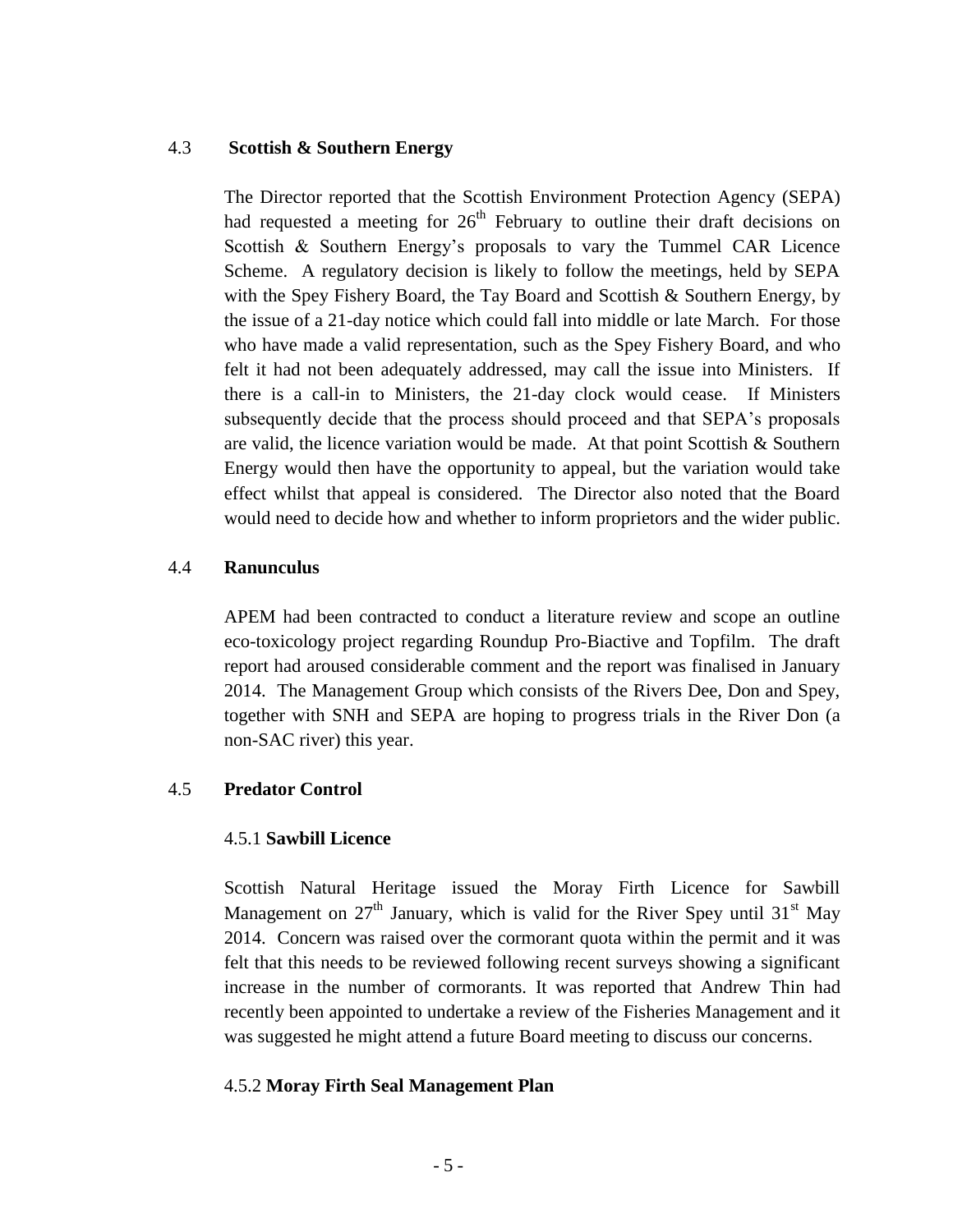The Moray Firth was granted a Seal Licence on 31<sup>st</sup> January 2014 by Scottish Government's Marine Scotland. The Director also reported that the Moray Firth Seal Management Plan was in need of a thorough review.

### **5. SPEY FOUNDATION REPORT**

- 5.1 Peter Graham, Chairman of the Spey Foundation Committee reported that the Spey Foundation had met and had discussed the following principle issues:-
	- Biologist's Report
	- Spey Action Plan
	- Tagging Project
	- Smolt Trapping 2014
	- Draft Constitution for the Spey Foundation
	- Finance

# 5.2 **Biologist Report**

The main issue raised from the Biologist Report from the perspective of the Spey Foundation, was the recent fish data report released by Rio Tinto Alcan on the number of fish ascending through Spey Dam via the resistivity counter. Brian Shaw will address the issue of how many of the 221 ascending fish were salmon, as well as the issue of descending smolts at the dam, with Rio Tinto Alcan's Biologist, Bob Morgan and SEPA's Fish Ecologist, Alistair Duguid.

A discussion took place regarding the release of Brown Trout by a local Angling Association above Spey Dam. This area is subject to a Protection Order, with licences for stocking issued by the Scottish Government and therefore does not require consent from the Spey Fishery Board, although the Board is consulted by Scottish Natural Heritage.

# 5.3 **Scottish Gamekeepers Association**

Brian Shaw had been looking into the possibility of The Scottish Gamekeepers Association extending a role to have a Scottish Ghillies Association. It was noted that Duncan Ferguson, Spey Fishery Board Operations Manager, may be offered a place as an Executive on the Scottish Gamekeepers Association with a view to adding a Ghillies element into it. A suggestion was made to have a separate organisation such as a Scottish Ghillies Association in order to make effective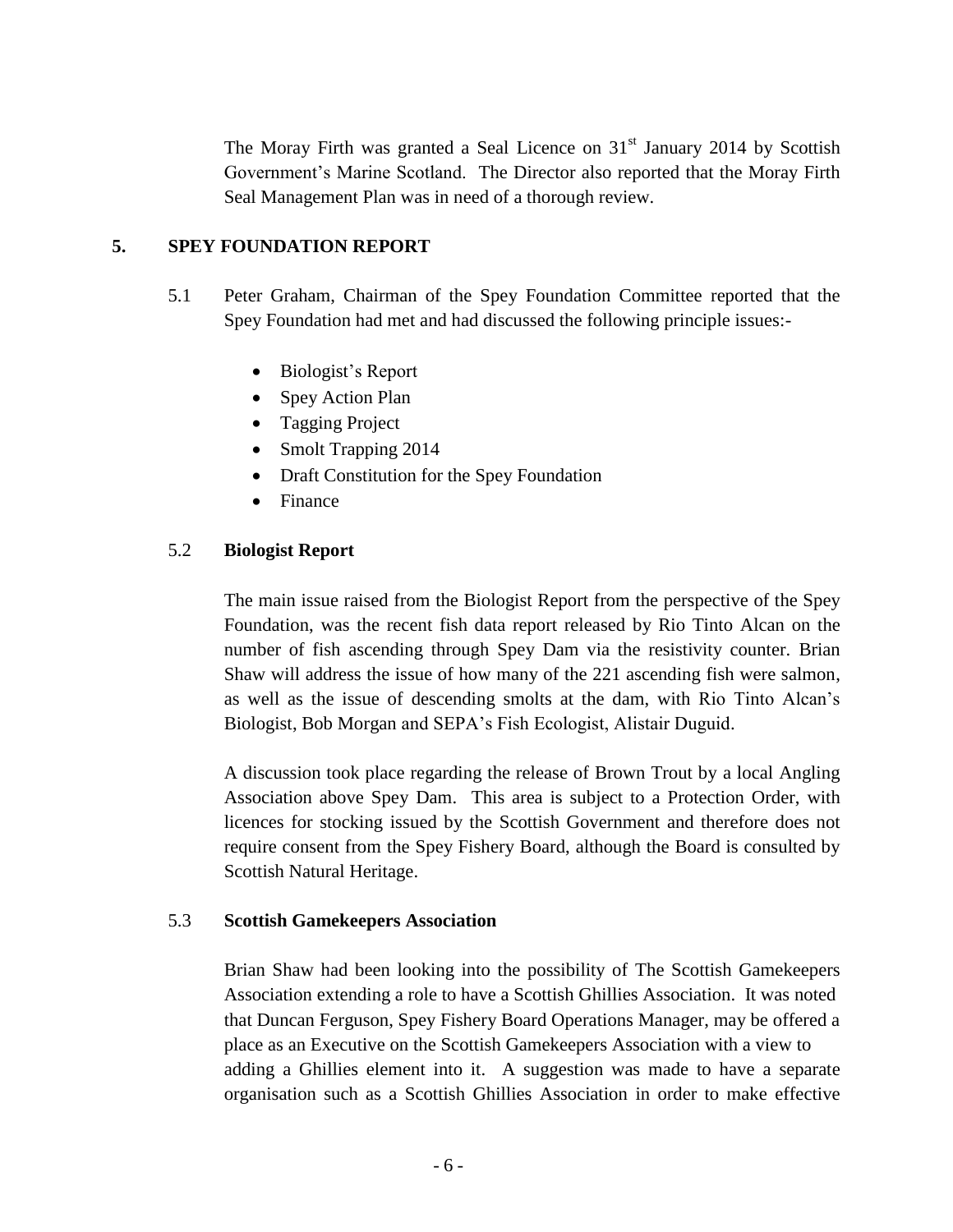representation to the Scottish Government. It will require some unity amongst the other River Boards and ghillies, which Brian Shaw will work on with Ian Gordon, beginning with the River Spey.

# 5.4 **Spey Action Plan**

The Spey Action Plan was put out to public consultation, via the Spey Fishery Board website, to allow comments before implementation. The Plan has also been sent out to various agencies including: Highland Council; Moray Council; Scottish Environment Protection Agency; Scottish Natural Heritage; and Cairngorms National Park Authority.

It had been suggested that specific projects be extracted from the Action Plan so that we could target organisations for funding.

# 5.5 **Tagging Project**

It was reported that the Aberlour Distillery had agreed to sponsor the Tagging Project, with the offer of miniatures. The project would give data on catch and release but also enable us to engage with the ghillies and anglers. Some of the ghillies had raised concern over whether the tagging would harm the fish and a ghillies meeting would be arranged to discuss the issues further to decide if the project should be taken forward next year.

# 5.6 **Smolt Trapping**

As Scottish & Southern Energy do not yet have a variation to their Tummel CAR Licence and because there is sufficient information on the existing flow out of the Rivers Tromie and Truim with 5 years of data, SSE have withdrawn funding to run the Smolt Trap project during 2014. It was noted that one of the Smolt Traps would be utilised on the River Avon for two main reasons: to see if there was any re-capture rate on the fin clipped fish released into the Tormore Burn and to get a better understanding on the age distribution of the smolts coming out of the Avon.

# 5.7 **Draft Constitution for the Spey Foundation**

It was reported that the Draft Constitution for the Spey Foundation, with a view to strengthening the terms and conditions, was currently being progressed with assistance from James Carr and Sir Edward Mountain,.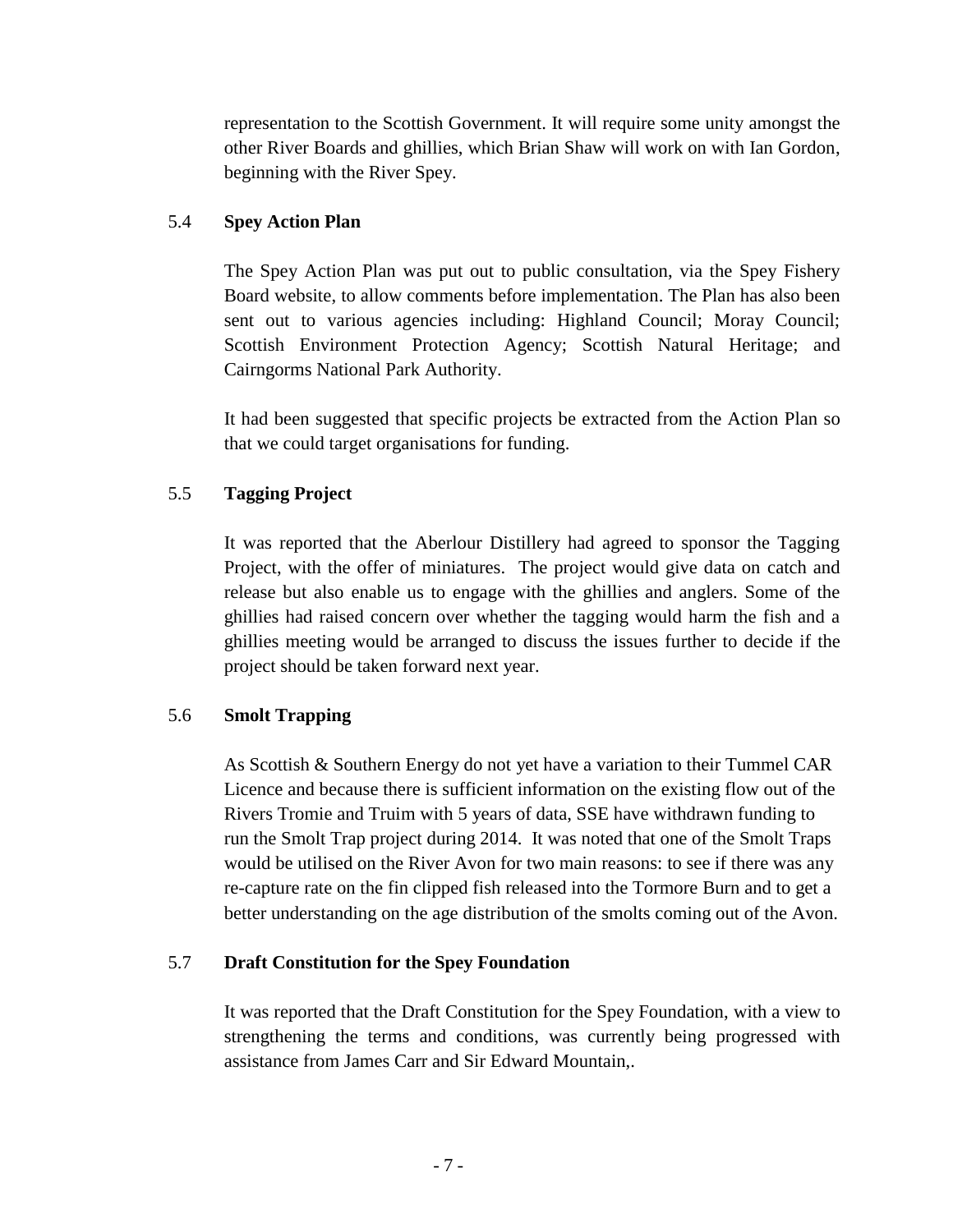#### 5.8 **Finance**

The Director reported that last year the Spey Foundation had had a forecasted income of approximately £50,000 and ended up with an actual income of some £90,000. Peter Graham noted that although this year's budget of £49,000 had included £20,000 from SSE, which has since been withdrawn, there are a number of other projects on the horizon for the Spey Foundation, particularly with wind farms and other such schemes.

#### **6. ASFB**

### 6.1 **Conservation Policy**

The Director noted that the ASFB have recommended a policy that all fish caught up until 15<sup>th</sup> May should not be killed. Sir Edward Mountain noted that the Spey's Conservation Policy is a recommendation which is voluntary, albeit with a strong urge to abide by it. Following discussion, it was agreed that the Conservation Policy should be reviewed and a revised version circulated to the Board for approval for publication.

# 6.2 **Mixed Stock Fisheries**

The Director reported that 38 fish were caught last year at the Usan Fisheries nets at Montrose and had been tagged. A monitoring device positioned near Baxters in Fochabers later detected 2 of these fish coming into the River Spey. This evidence reinforced the conclusion that Usan Fisheries are mixed stock and based upon these results, 5% of the fish taken at Montrose arrive at the River Spey. The Chairman noted the effects of mixed stock fishing are summarised in the Chairman's Forward in the Annual Report.

# **7. PUBLICITY**

Sir Edward Mountain, Chairman of the Spey Board's Publicity Committee, confirmed that the minutes for the last two meetings would be published on the website. Following a recent Publicity Committee meeting, Sir Edward Mountain asked the Board to agree to a public meeting in Speyside prior to the public meeting to be held in London on  $29<sup>th</sup>$ April. It had also been suggested at the Publicity Committee meeting that one key message should be given to the Press when promoting the work of the Board, and that message should be the issue of water abstraction.